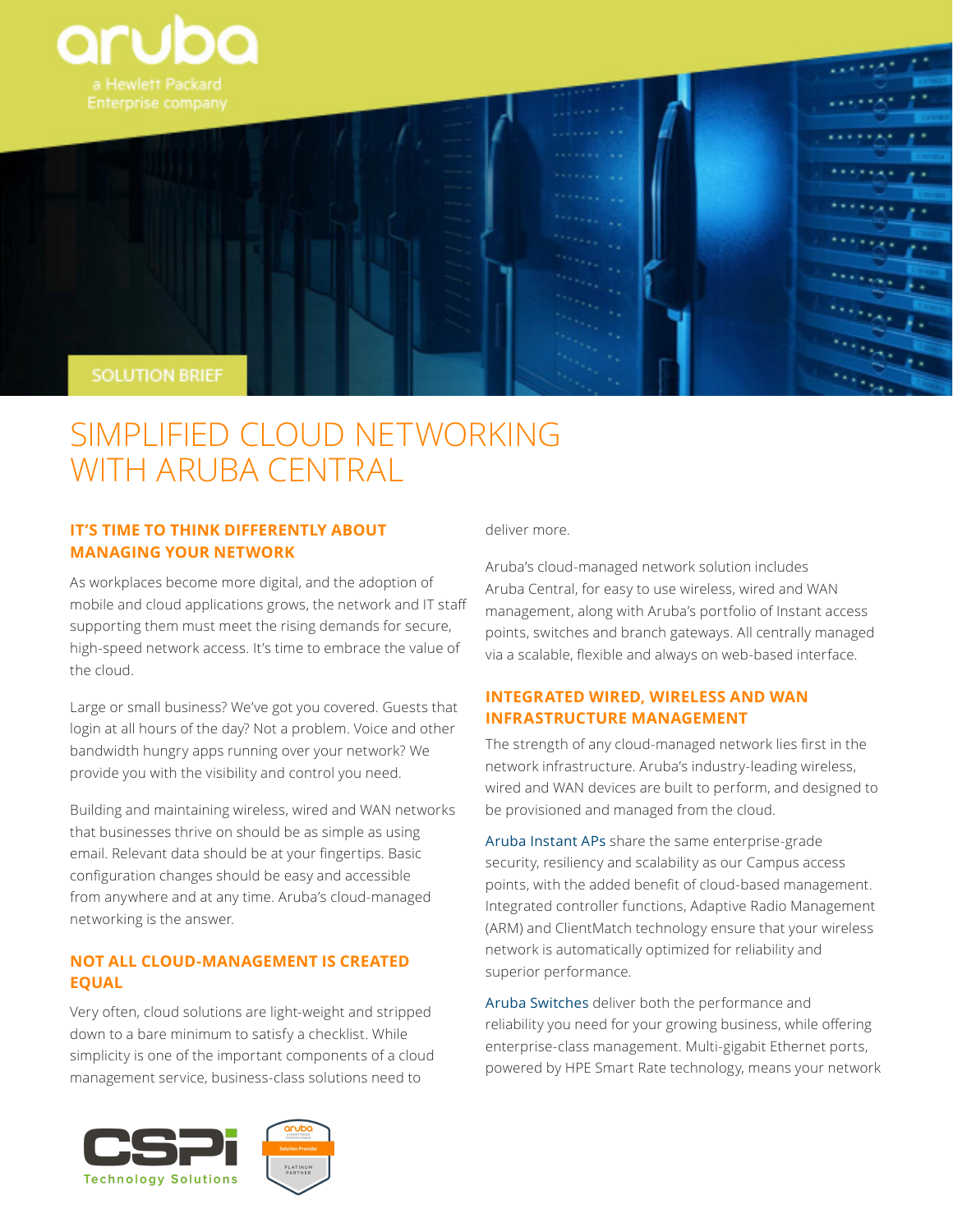



can easily scale as your business grows – future-proofing your investments.

[Aruba Gateways](http://www.arubanetworks.com/assets/so/SO_BranchRemoteNetworking.pdf) provide integrated WAN services for each branch or remote location. They are optimized for cloud services and hybrid connectivity, and designed to deliver the performance, reliability and security required to support the large number of devices now in the workplace. Builtin WAN optimization, granular visibility and application prioritization ensure the best possible performance for business critical applications.

## **Management and monitoring – the heart of a cloudmanaged network**

With Aruba Central, everything from setting up the network to monitoring and maintaining it is effortless. Whether managing one site or a thousand remote locations, one interface that can be accessed from anywhere gives you the visibility and control you need.

Using zero-touch provisioning, IT can directly ship Aruba Instant APs, switches and gateways to remote sites – where anyone can simply unpack, power up and connect them to the network. Configuration is automatically downloaded from Aruba Central – and your network is up and running in minutes.

Once operational, a comprehensive dashboard provides an overview of the network, along with client and application performance monitoring views. Detailed drill-downs help



isolate problems and identify rouge devices – ensuring top-notch performance with a few simple clicks.

Simplified monitoring and control of headend and branch gateways through integrated software-defined WAN (SD-WAN) management is also provided. Intelligent workflows provide the ability to look into specific device, policy or circuit configurations to ensure branch performance aligns with business and user expectations.

Also flexible firmware management, configuration templates and role based user policy enforcement makes ongoing network administration fast and efficient.

#### **Value added services and mobile management**

Guest Wi-Fi enables branded access for vistors, contractors, or suppliers and is simple and fully customizable. Choose from several registration methods and create mobile-friendly login pages with your logo, custom welcome messages, terms and conditions, backgrounds, colors, and images – or simply choose from existing templates.

Presence analytics utilizes Wi-Fi network data to understand user dwell times and engagement patterns to improve operations. Intelligent merchandising, layout, marketing and staffing decisions can be made as a direct result – thus stretching the value of IT and the network well beyond the initial intention.

Connectivity health provides the proactive monitoring and analysis required to address issues in all phases of the